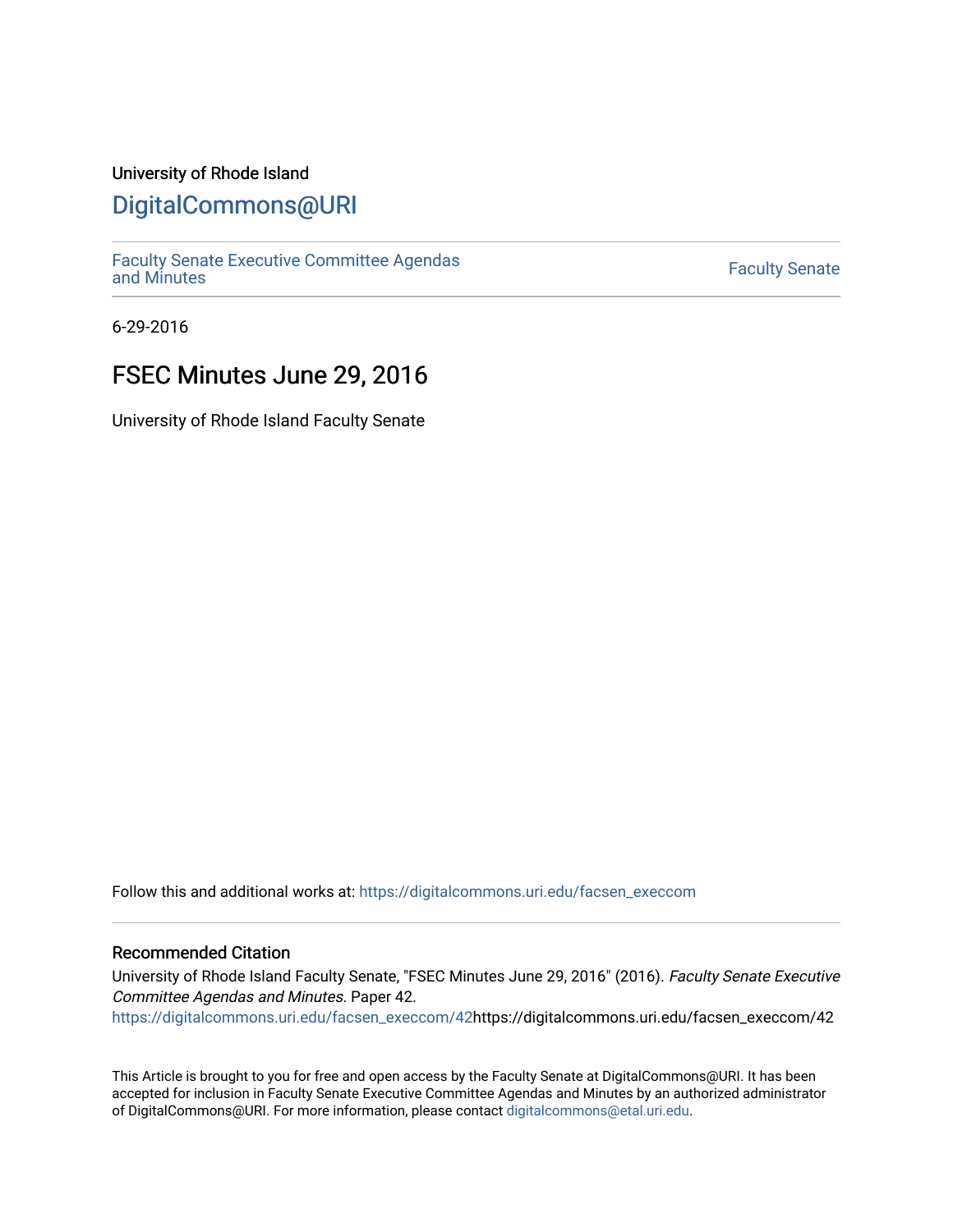# **THE UNIVERSITY** OF RHODE ISLAND

**FACULTY SENATE OFFICE**

## **Faculty Senate Executive Committee Meeting #3 June 29, 2016**

#### **MINUTES**

- **1.** The meeting was called to order at 10:07 AM on Wednesday, June 29, 2016, in Library Conference Room B, Chairperson Sullivan presiding. Senators Byrd, Conley, Leonard, Mahler, and Tsiatas were present.
- **2.** Minutes of FSEC Meeting #2, June 15, 2016 were approved.

## **3. ANNOUNCEMENTS/CORRESPONDENCE/REPORTS**

- **a.** Chairperson Sullivan reported on his and the Vice Chairperson's meeting with Provost DeHayes and Vice Provost Beauvais of June 28. They had discussed implementation of the General Education Program and had reviewed the list of administrators who are scheduled to be evaluated by means of the Faculty Senate Administrator Evaluation process.
- **b.** Chairperson Sullivan encouraged FSEC members to feel free to propose discussion items for future meetings with the President and Provost.

#### **4. NEW BUSINESS**

- **a.** Chairperson Sullivan asked Committee members to review 5 new courses proposed for the new General Education Program. The courses had been approved by general education panels and the Curricular Affairs Committee. The Chair moved approval of the courses and discussion followed. The following courses were approved: BIO/APG 282G, Sapiens: The Changing Nature of Human Evolution (3 crs.); BUS 104GH, Tackling Grand Social and Ecological Challenges (3 crs.); HLT 100, Introduction to Public Health and Health Studies (3 crs.); and OCG 111, Ocean Exploration (3 crs.). SPA 110, Spanish for Heritage Speakers I (3 crs.) was not approved. Ms. Neff was asked to relay the Committee's questions about the course to the proposing faculty member and department chair.
- **b.** The FSEC discussed the Faculty Senate Administrator Evaluation process. Chairperson Sullivan proposed that the process include a review opportunity for interim/acting administrators who often serve in their positions for multiple years. The Committee questioned the frequency of the evaluations (every three years) and proposed that, if